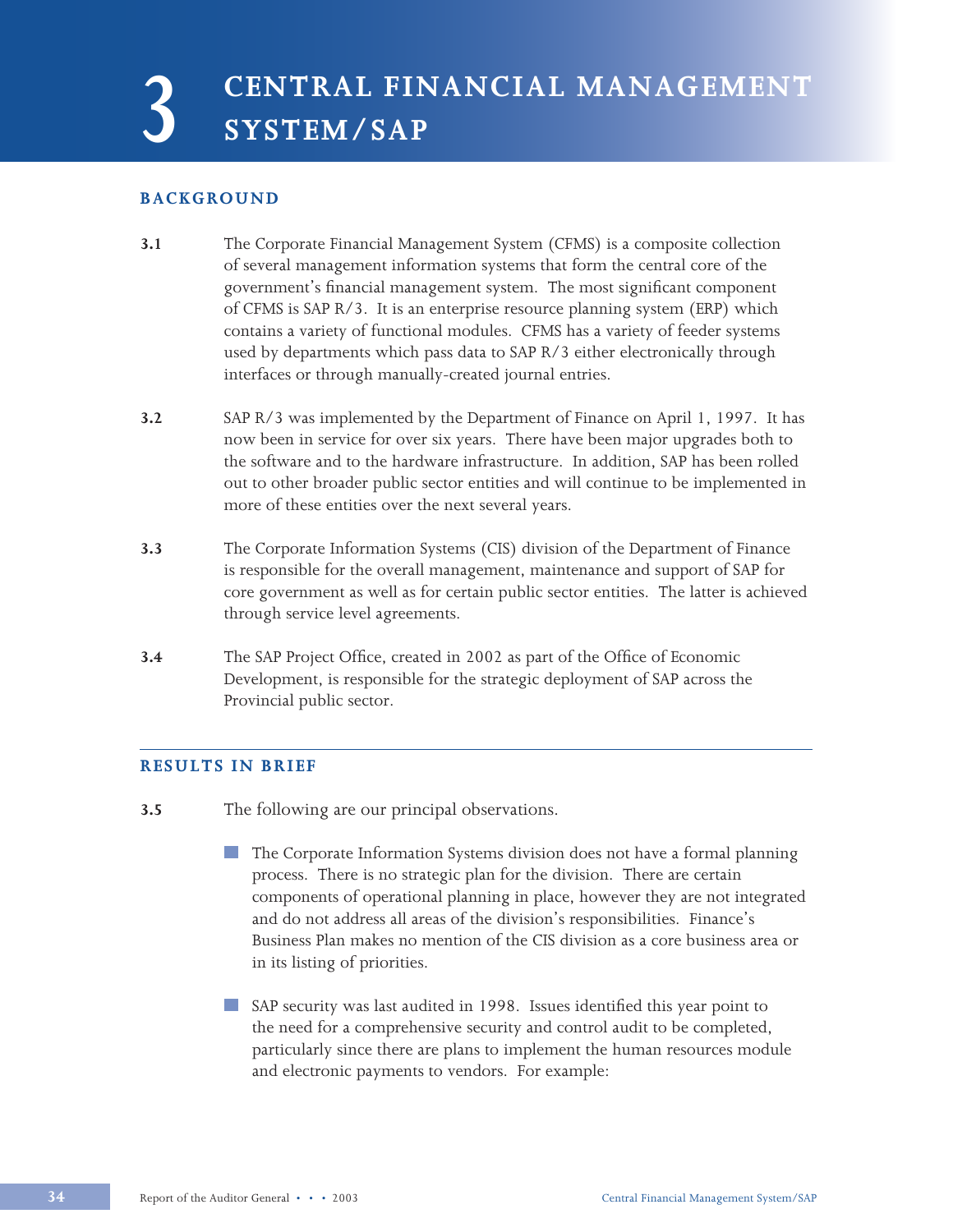- There are no formally documented policies and standards for CFMS security or for the correction and transport system.
- There has been inappropriate deployment of powerful security access privileges and there is a need for stronger management and control of user logon accounts.
- There is no formal disaster recovery plan to guide recovery, and no business continuity plan to enable the continued provision of essential services, if a disaster or other significant interruption of computer services was to occur.
- There were significant departures from the described control practices in the correction and transport system.
- Service level agreements in place to define roles, responsibilities and service levels between CIS and broader public sector entities have not been reviewed by legal counsel and certain additional important clauses need to be included.

# **AUDIT SCOPE**

- **3.6** Due to the magnitude and complexities of CFMS/SAP, our examination has been planned as a multi-year project. This year we focused on the overall management and control framework, as well as the control practices in selected areas.
- **3.7** Our overall objectives of the assignment this year were to review the control practices in place surrounding SAP including:
	- information technology planning
	- information systems acquisition, development and maintenance
	- computer operations and information systems support
	- information technology security
	- business continuity planning and information technology recovery
- **3.8** Specific detailed control objectives for each of these areas were derived from the Canadian Institute of Chartered Accountants' *Information Technology Control Guidelines* (ITCG). Further, the specific and detailed criteria we used to assess each objective were also derived from ITCG. These objectives and criteria were discussed with and agreed to by management.

# **PRINCIPAL FINDINGS**

# **Planning**

**3.9** The Corporate Information Systems division is responsible for the overall management, maintenance and support of the SAP System. The division is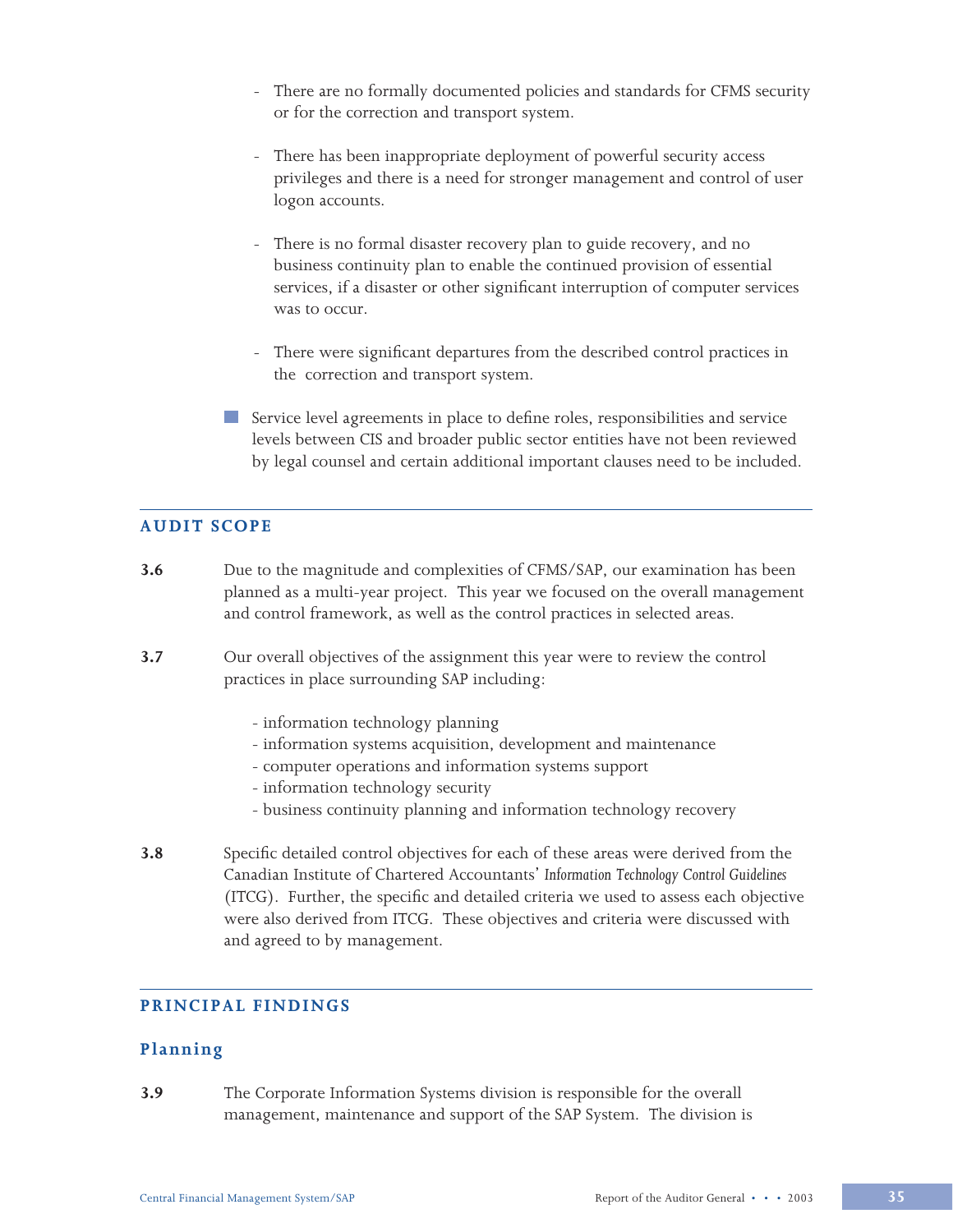essentially broken down into three operational areas - BASIS Support (including security), ABAP Programming and Functional Management. In the spring of 2003, the division was further expanded to include the HRMS Support Group. The division currently employs approximately 35 staff and the Director reports to the Controller of the Province.

- **3.10** In terms of services, the division not only manages and supports SAP R/3 for the core government but also, through a series of service level agreements (SLA's), provides similar management and support to the following broader public sector entities:
	- 7 school boards
	- 7 Regional Housing Authorities
	- 6 Municipalities
- **3.11** These entities are running independent instances of SAP directly from the government's SAP servers and related infrastructure. There are also general plans for future support arrangements to be provided by the division through SLAs to the Nova Scotia Public Service Commission and the District Health Authorities.
- **3.12** Considering the recent and rapid growth of the CIS division's responsibility to multiple and independent clients over an expanding array of SAP application modules, we expected to find an extensive and formalized planning structure for the division. When we enquired about the nature and extent of planning, we found that there is no formalized planning for the division in terms of a strategic plan. Certain components of operational planning, are in place, however, they have not been integrated and do not address all areas of management's responsibilities. In addition, there are no divisional performance standards and measurable performance targets defined which could be used to report upon the performance results of the division.
- **3.13** The lack of formalized planning is of significant concern. The CIS division is responsible for managing, maintaining and supporting the primary financial management system of government and has had its responsibility extended to provide similar services and support to other, broader public sector entities. SAP is a highly technical and complex array of system and functional modules requiring a wide range of specialized technical skills. To continue managing in this very complex environment without a formalized planning process significantly increases the risk of inefficient operations, missed opportunities, decisions based upon incomplete information, inability to react on a timely basis to important issues and the inability to measure and report upon performance. The complexity also increases the need for well-defined control standards and practices.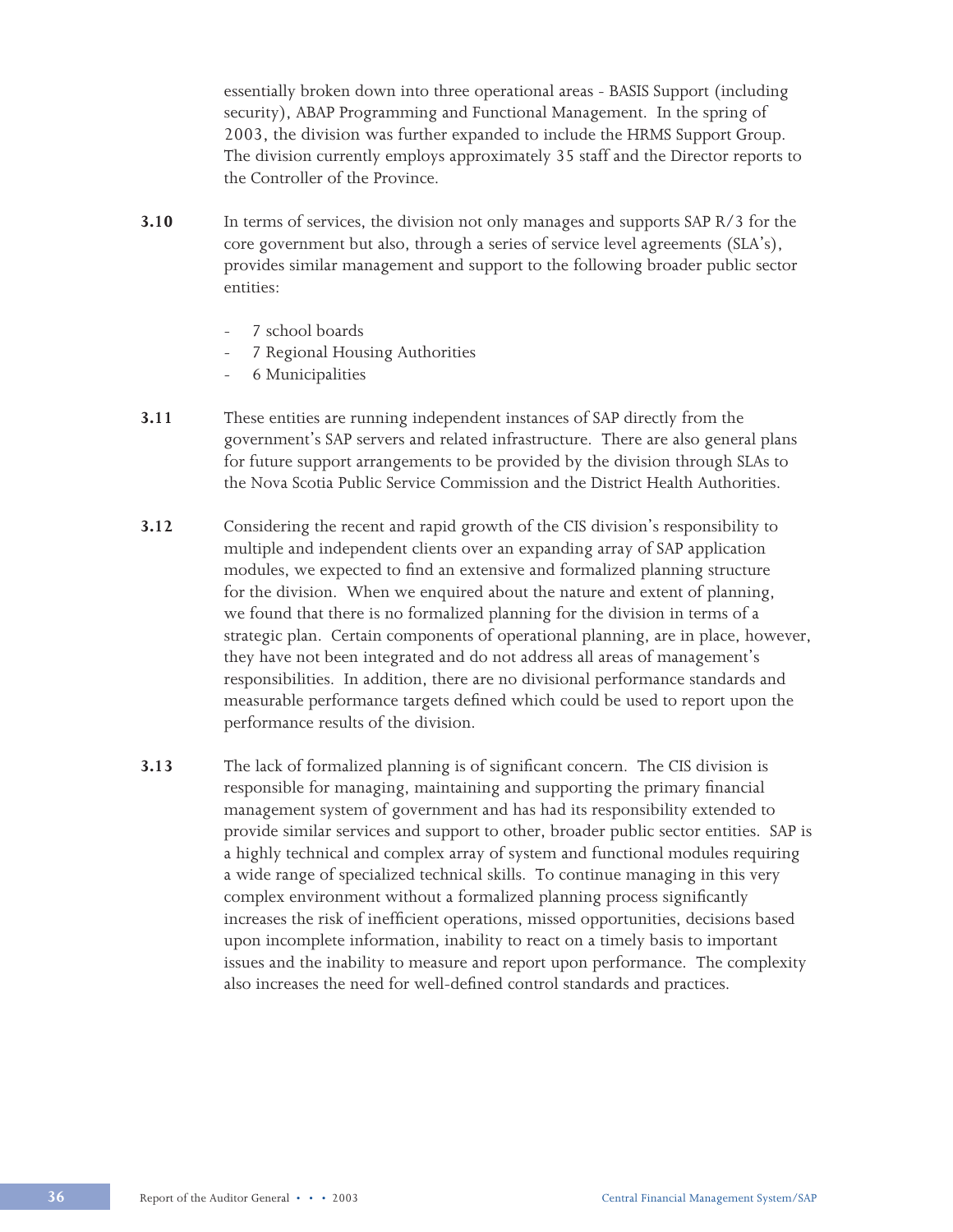We recommend that senior management institute a formalized planning process for the Corporate Information Systems division so as to establish a clear vision and direction as well as a formalized process to set out the necessary operational requirements for the delivery of services to its various clients.

### **Department of Finance Business Plan**

**3.14** The Corporate Information Systems division has significant management and support responsibilities not only to the Department but to the entire Provincial corporate entity. We reviewed Finance's 2003-2004 Business Plan. There is no mention of the CIS division in the 'Core Business Areas' or in the 'Priorities for 2003/04' sections of the plan.

# **Policies, Standards and Practices**

- **3.15** We determined that there are few formalized policies and standards related to either the operational use of CFMS/SAP by general users, or internal policies and standards for the CIS division.
- **3.16** In particular, there are two areas where formally-defined policies and standards are most important and we have been informed that they are not in place.
	- Security SAP has a very complex security architecture and in such an environment a formal, implemented security policy would provide a framework to enhance the efficiency and effectiveness of managing the security function. Several of the matters discussed in other sections of this Report identify weaknesses in control that would probably not exist if strong and well-defined security practices were in place.
	- Change control process In SAP this process is called correction and transport. Although a system was described to us detailing the procedures to be followed when effecting system changes, our examination of a sample of such changes revealed that the system was not being followed. The specific results of this testing are covered in another section of this Report.

#### **Recommendation 3.2**

We recommend that priority be given to developing and implementing formal detailed policies, standards and practices for security as well as for correction and transport.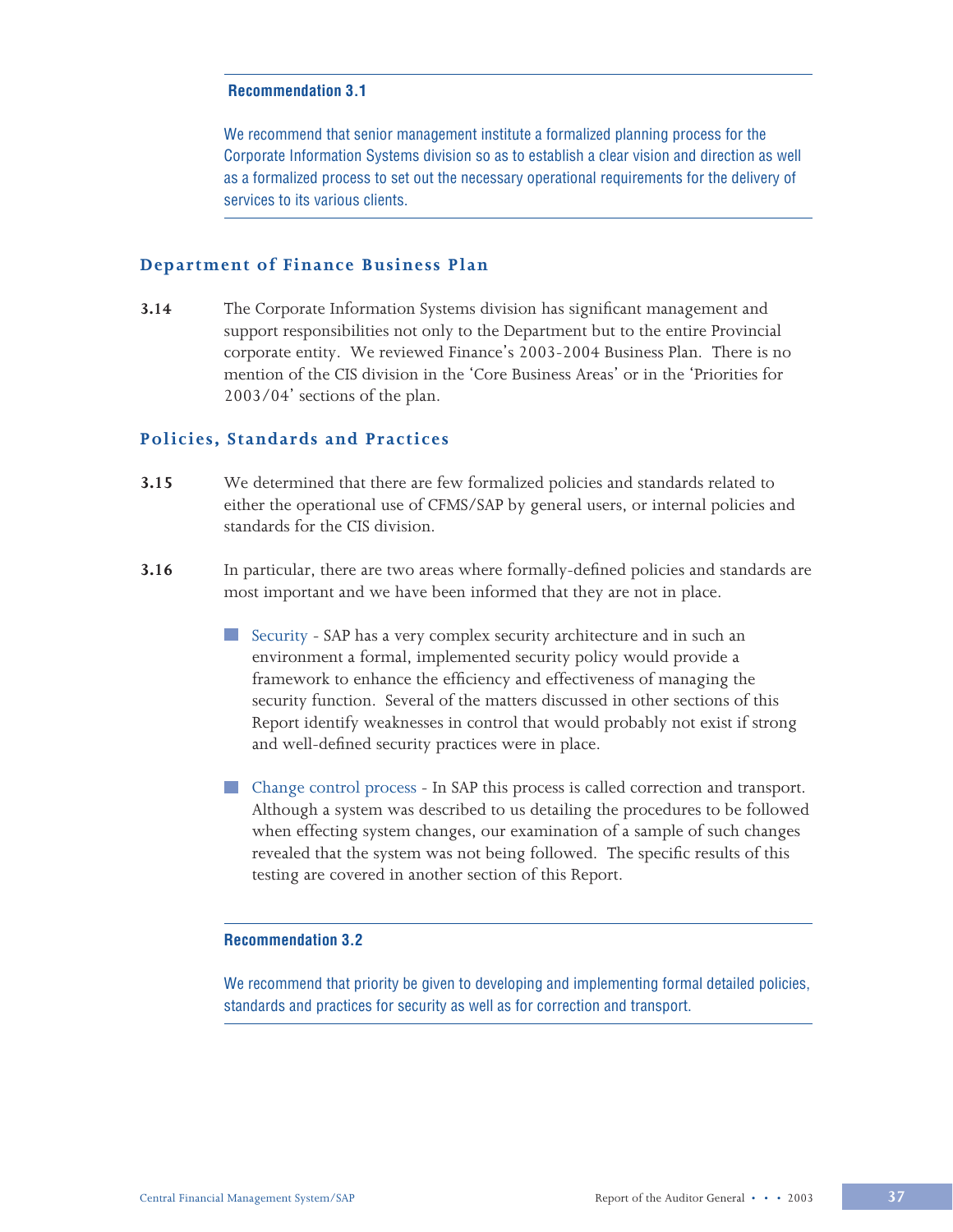We recommend that management conduct a formal review of all Corporate Information Systems division operational responsibilities and determine the overall nature and extent of policies and standards that should be in place to promote a control conscious environment aligned with industry standard information technology control practices.

## **Need for a Detailed Security Audit**

- **3.17** The security component of SAP is very complex and had not been audited since 1998. A new user in SAP has, by default, no access rights. Specific access rights are derived from the combination of profiles, authorization objects, authorizations and transaction codes assigned to each user. These assignments are based on the specific operational tasks required to carry out the user's responsibilities.
- **3.18** Our audit focused on a relatively high level examination of security. We looked for security policies and practices and we focused on the use of powerful security profiles and authorization objects. Due to resource limitations, we did not extend our coverage to a detailed assessment of segregation of duties.
- **3.19** We encountered situations that raise serious concerns as to whether security has been given an appropriate level of consideration in managing CFMS/SAP. These matters have been reported separately to management and are not detailed here due to the confidential nature.
- **3.20** Based upon the nature and significance of these security issues, we believe that government should commission a full and independent audit of all aspects of SAP security as deployed by the Province. Further, government should consider establishing a project to develop or otherwise acquire security 'best practices' in an SAP environment. This could become a very strong management tool in helping to ensure that appropriate controls are in place and effectively maintained.
- **3.21** The need for a security and control audit is urgent. Implementation processes are well underway for the human resource module as well as for electronic payments to vendors. Before either of these areas are formally implemented, there must be a fully established and extensive definition and deployment of appropriate security practices, including formalized, regular monitoring of compliance. Once e-business, including electronic funds transfer, and web access are in place the risks of unauthorized access to the system and the unauthorized transfer of funds increase significantly. Only a strong, well-managed security and control system can reduce these risks to an acceptable level.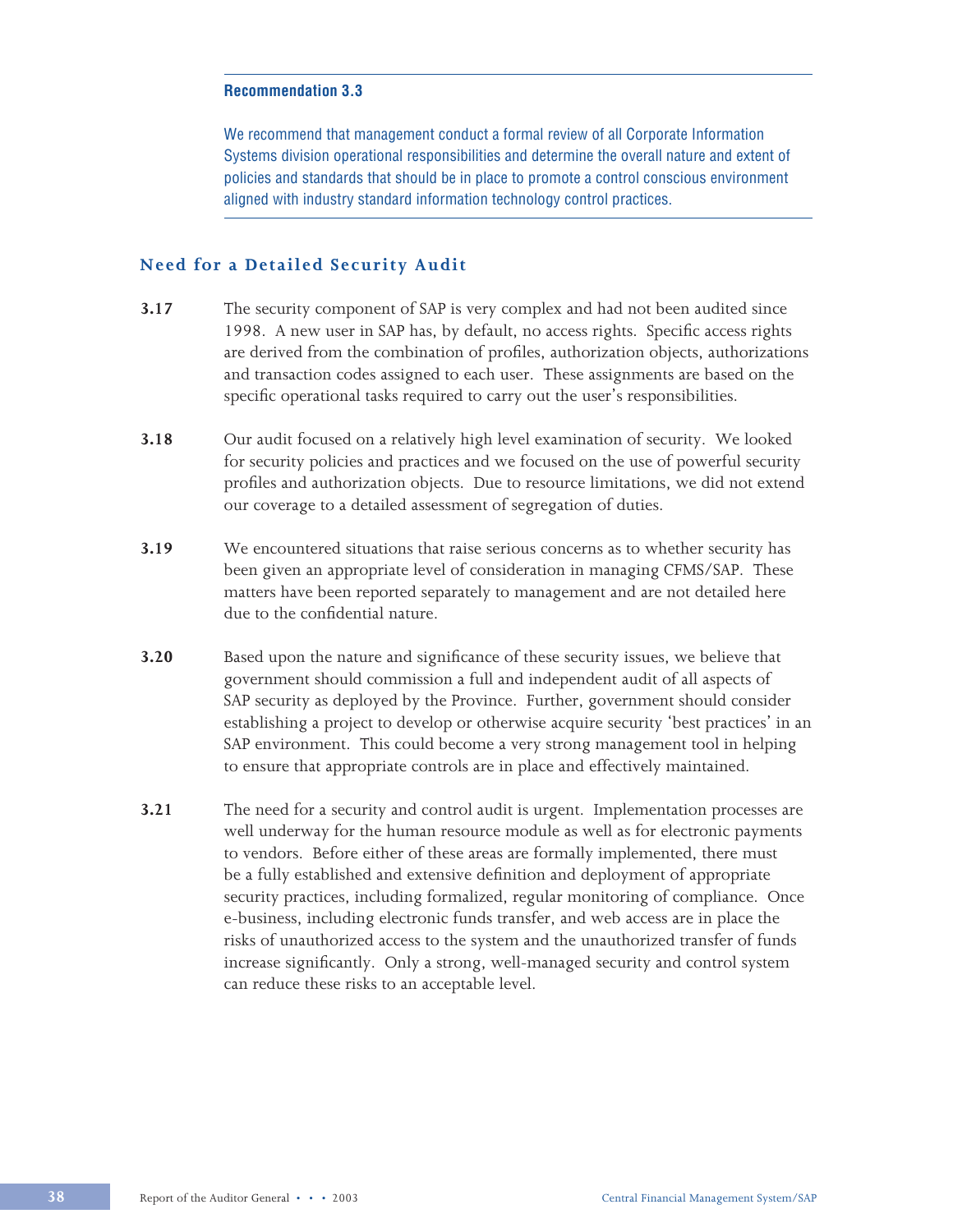We recommend that government commission a full and independent audit of SAP security and control as soon as possible.

#### **Recommendation 3.5**

Further, government should consider establishing a project to develop or otherwise acquire security and control 'best practices' in an SAP environment.

# **Inappropriate Use of Powerful Access Rights**

- **3.22** Most computer application systems provide for the granting of powerful user access rights to all aspects of the systems. This is usually referred to as a 'Super User' and is intended to facilitate initial setup of a system as well as to act as an emergency user when significant unforeseen circumstances occur. Industry standards and practices strongly suggest that the granting of such powerful access rights be highly controlled. They should only be used for specific instances and in each case with the express permission of senior management.
- **3.23** The most powerful security profile available in SAP is called SAP\_ALL. If a user is assigned this profile, the result is unrestricted access to all components of SAP. This means that a user having this profile can do absolutely anything in SAP ranging from system configuration settings, modification of program code and table contents, and user management – all the way down to detailed transaction levels in each of the functional modules such as general ledger and accounts payable.
- **3.24** With regards to SAP\_ALL, SAP security documentation states specifically

 *"This profile contains all SAP authorizations, meaning that a user with this profile can perform all tasks in the SAP system. You should therefore not assign this authorization profile to any of your users. We recommend that you maintain only one user with this profile. You should keep the password of this user secret (store it in a safe) and only use it in emergencies."*

- **3.25** During the course of our examination we encountered a number of situations relative to the use of the SAP\_ALL profile which represent significant control risks. These matters have been reported separately to management and are not discussed here due to the confidential nature.
- **3.26** In addition to 'super-user' security profiles such as SAP\_ALL, there are also several powerful authorization objects that should be closely controlled. Our review of certain of these indicated that they have been deployed in the production environment and, as a result, indicated that they are not being closely controlled with due consideration of the risks.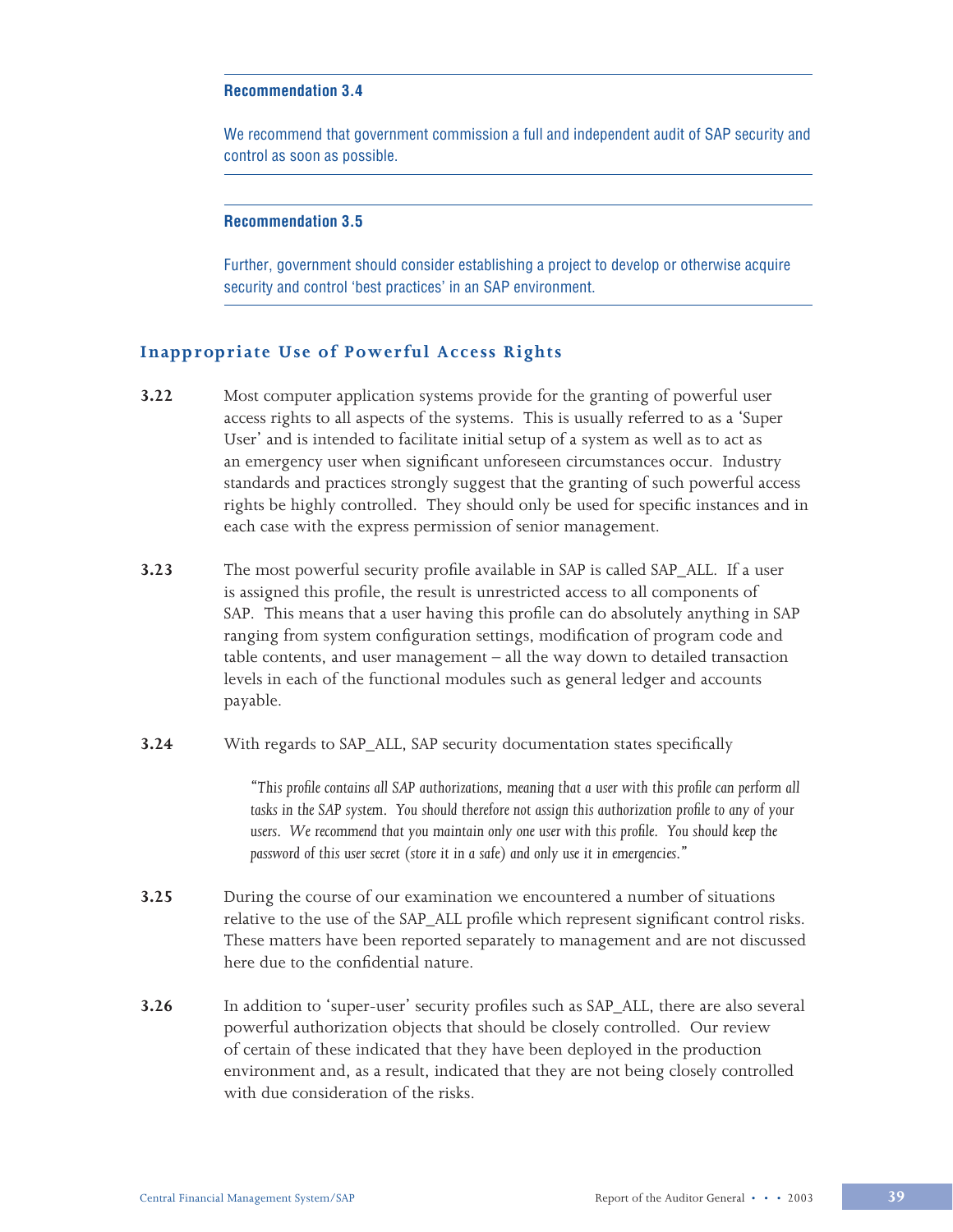We recommend that the SAP\_ALL profile should not be assigned to any staff or user ID in the production environment including BASIS staff. As a maximum there should only be one user ID established with this profile and it should be highly controlled and used only for emergency purposes.

# **Recommendation 3.7**

We recommend that management review the deployment of all powerful security profiles and authorization objects. This review should focus on the appropriateness of such deployments and examine the associated risks as well as the adequacy of the controls established to mitigate these risks.

### **Analysis of System Users**

- **3.27** At the time of our audit there were approximately 1,090 registered system users for core government. Through the use of analytic system reports we were able to determine:
	- 351 user IDs had not been used in more than 180 days (6 months);
	- 82 user IDs have never been used;
	- 54 users have multiple user IDs; and
	- a few user IDs exist for former departmental or government employees who have transferred to other departments or terminated employment with the government.

#### **Recommendation 3.8**

 We recommend that a formal security policy be established including a component that specifically requires the following:

- Once an ID goes 180 days without use it should be locked and the user contacted to determine if the ID is still required.
- There should be an annual renewal of all user IDs to pick up changes in user responsibilities, movement of users between departments and termination of users.

# **Access to Change Key Global Accounting Settings**

**3.28** As part of our review of security access we utilized certain system-generated analytic reports to determine how many users had update capabilities for key global accounting settings including the chart of accounts, accounting periods and company codes. We determined that there were: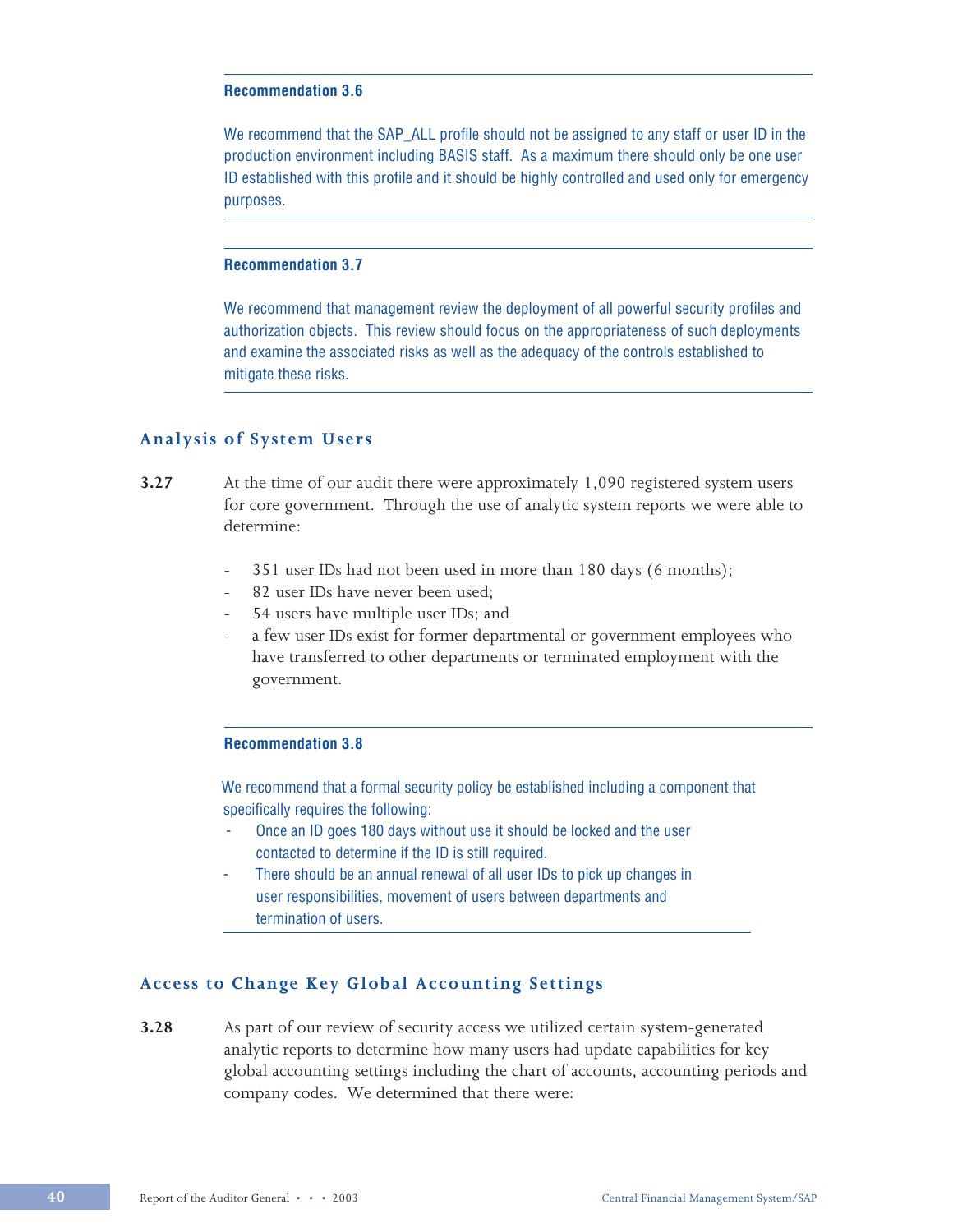- 269 users who could update the Chart of Accounts;
- 48 users who could update Accounting Periods; and
- 48 users who could update Company Codes.
- **3.29** Only a select few people, probably in Finance's Government Accounting division, or the CIS division for Company Codes, should have the ability to change these key settings.
- **3.30** We followed up with security and functional managers to determine why so many users would have the ability to update these key global accounting settings and found the following.
	- Chart of Accounts The security manager found that there had been an error dating back to system implementation in 1997 whereby 221 of the 269 users with this access should not have had it. This access was immediately removed from these 221 users. The reasons for the remaining 48 users to have this access have not been reviewed.
	- Accounting periods Functional managers selected one of these users and tested the access capabilities and determined that, although the user had the system authorization, the user did not have the additional transaction code necessary to perform this task and therefore cannot actually update. However, only one user was examined and the other 47 have not been checked to determine if the same applies to them.
	- Company codes None of these have been checked to determine if the same scenario applies.
- **3.31** Management has indicated that it plans to create a special security role for government accounting which will contain these access rights and that any requests for such rights will require the approval of the Director of Government Accounting.

We recommend that all users listed as having the capability of updating key global accounting settings be examined to determine why they need these capabilities, and to assess the associated risks.

# **Use of Roles for Access Security**

**3.32** The SAP security architecture provides for the optional use of 'roles' as a means of creating and maintaining user access rights. Through the use of defined roles, security administration becomes more efficient and provides better consistency over the assignment of users' access rights. It also provides a framework to more easily establish and maintain an appropriate segregation of duties.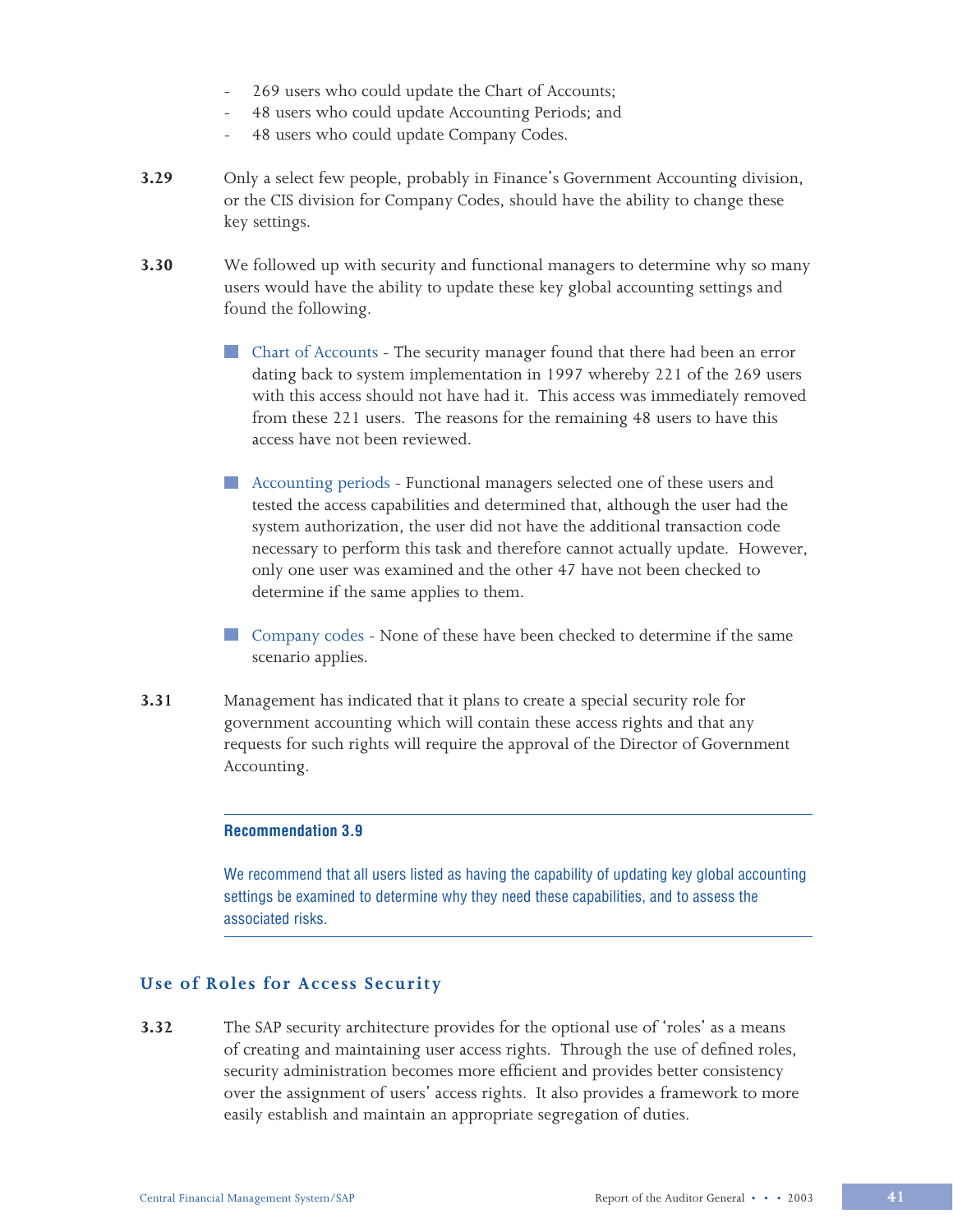- **3.33** Roles are collections of authorizations and transactions that are executable by any user who is assigned that role. Multiple roles can also be assigned. An example of this role-based approach to security would be where the specific access requirements for a job function are defined, such as an accounts payable clerk. That role could then be universally applied to all accounts payable clerks across government with a limitation specified for them to perform the role in only their home departments.
- **3.34** We determined that the current approach to implementing security by the Corporate Information Systems division is not role-based. The current approach has evolved from the original implementation of SAP in 1997, when role-based security was not available. The functions of each individual SAP user were identified and the required authorizations were assigned to each. This made for a very complex and lengthy process for creating and maintaining system users.
- **3.35** We have been informed that management is now considering a conversion to the role-based approach, however, there are organizational challenges that need to be identified and addressed before this can be done.

We recommend that management make a determination of the issues and challenges in converting to a role-based approach to implementation of access security and develop a detailed transition plan for the conversion.

# **Disaster Recovery Plans**

- **3.36** The overall purpose of a disaster recovery plan is to provide for an orderly and timely restoration of services in the event of an unexpected interruption through the failure of one or more key infrastructure components. Given the complexities and interdependencies of today's information technology infrastructures, the preparation of a disaster recovery plan represents a major task requiring the full support of senior management to commit qualified staff resources and to assign a high enough priority so that the plan will be completed in a thorough and timely fashion. Implementation of the plan may also require a commitment of resources such as redundancy of hardware or provision of an alternate site. There is also formal commitment required to ensure that the plan is tested on a periodic basis and that appropriate mechanisms are established to keep it up to date.
- **3.37** By virtue of overall responsibilities for the management, maintenance and support of the CFMS/SAP infrastructure and services, the Corporate Information Systems division is specifically responsible for the preparation and testing of appropriate and thorough disaster recovery plans for the CFMS/SAP infrastructure.
- **3.38** We understand that when the SAP servers and related infrastructure were physically housed in the Provincial Building, there was a disaster recovery plan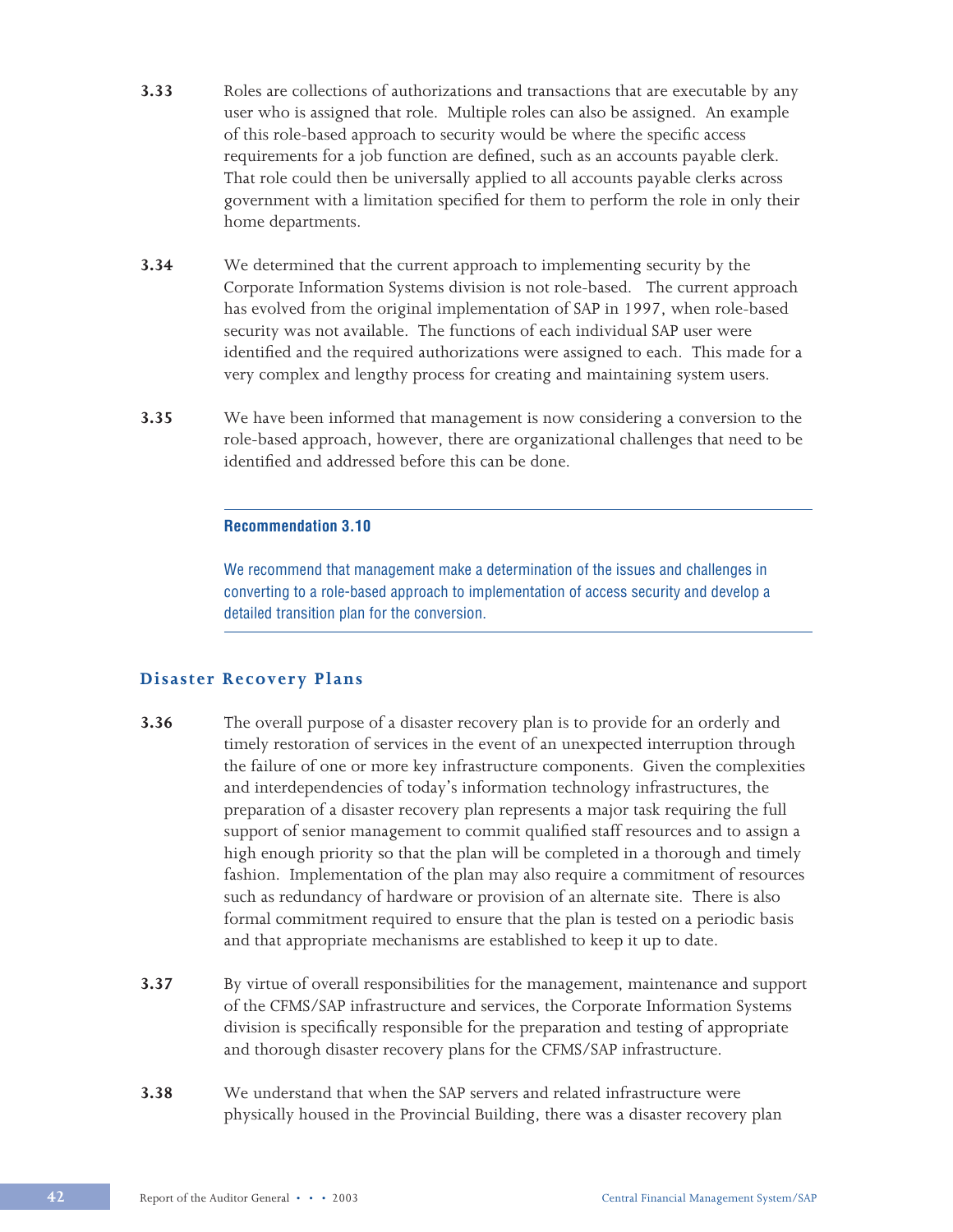in place. However, effective July 2002, the SAP servers and related infrastructure components were moved to the EDS Data Centre on Young St. in Halifax. Later, in 2002 there was a major change to the infrastructure where a completely different manufacturer's product was installed.

- **3.39** Upon the move to the EDS facility, the former disaster recovery plan became invalidated due to the significance of the changes. Although a new plan should have been completed to coincide with the move to the EDS facility, this was not done and there is currently no disaster recovery plan to be enacted in the event of failure.
- **3.40** We understand and appreciate that the CIS division has several significant initiatives underway. However, the requirement for a disaster recovery plan should receive the appropriate level of support and commitment from senior management, since the Province has now gone more than one year without such a plan.
- **3.41** A recent incident in the building which houses the EDS Data Centre is an example of a situation that could have caused problems. In spring 2003, it was publicly revealed that the building had a problem with mould in the air ventilation system. Although the mould was somewhat toxic, it was removed without shutting down the building. However, had it been a more toxic variety of mould, occupational health and safety regulations could have resulted in the building being closed for a prolonged period. Had this happened, the SAP system would have been shut down and unavailable for an undetermined period. The CIS Division would not have had any plans or arrangements in place to deal with and provide for the orderly resumption of service. The result could have been a prolonged shutdown of the government's financial management system, as well those of the public sector entities supported by the Province.

### **Recommendation 3.11**

We recommend that senior management establish and test a disaster recovery plan as soon as possible.

#### **Recommendation 3.12**

We recommend that the SAP Projects Office should ensure that the standard project implementation methodology includes the evaluation of the disaster recovery plan against the business requirements. This evaluation will feed into the update of the business owners' existing Business Continuity Plan.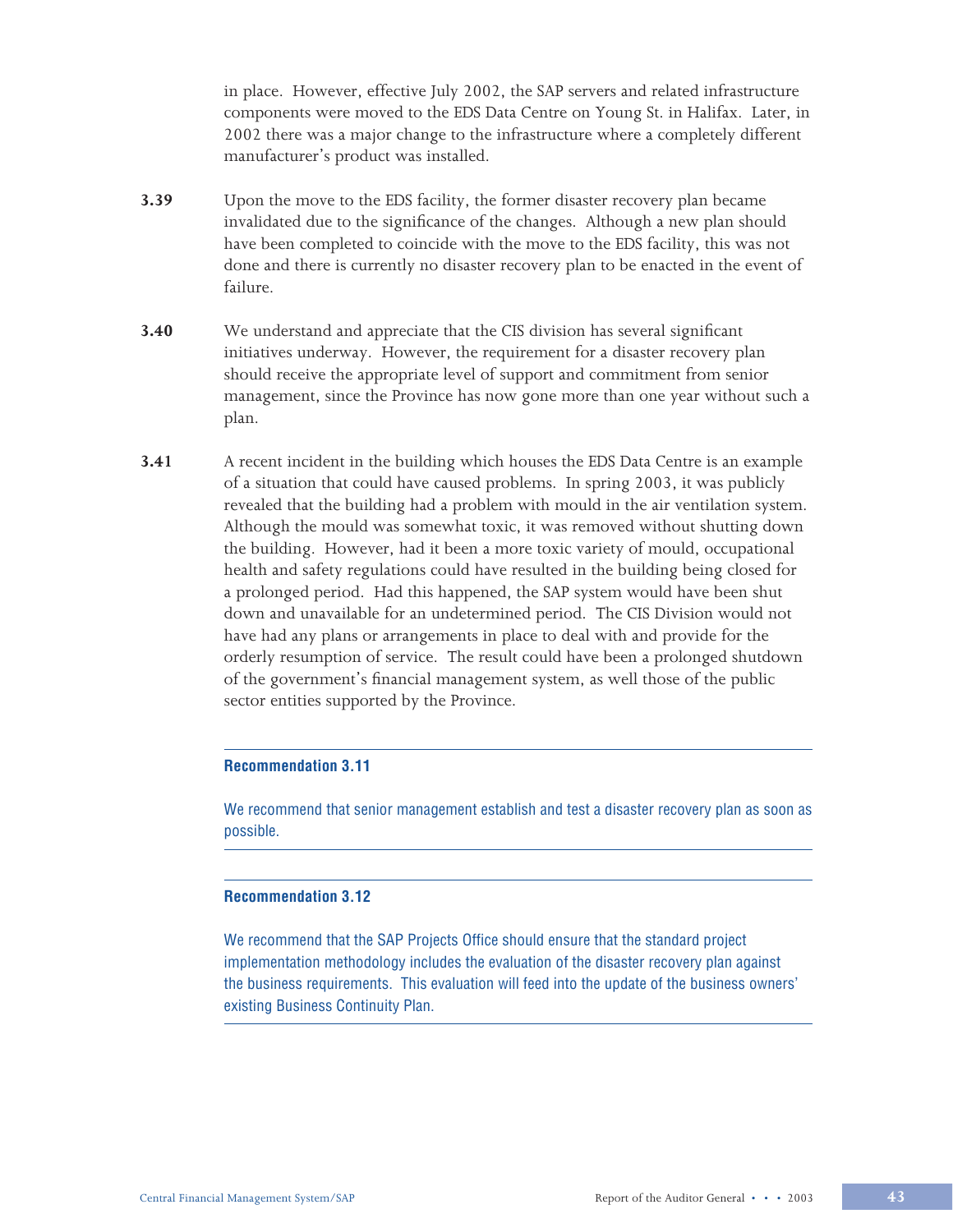## **Business Continuity Plans**

- **3.42** As there is a need for a disaster recovery plan, there is also a corresponding and significant need for business continuity plans. These latter plans are required to identify acceptable levels of services that need to be provided in case of an interruption of service. One potential cause of the interruption of service may be inability to access computer systems.
- **3.43** The primary responsibility for business continuity planning is not with the Corporate Information Systems division. It is the responsibility of the business owners' of a service to ensure there are business continuity plans in place, regardless of the cause of the interruption of service. There is a corporate responsibility to recognize the importance of business continuity plans and to ensure they are a priority. There was a recommendation to this effect as a result of the Y2K problem.
- **3.44** Accordingly, this is a matter that should be addressed by the Deputy Ministers' Forum and subsequently Cabinet.

#### **Recommendation 3.13**

We recommend the establishment of a policy requiring all departments to have an appropriate business continuity plan, and that this plan be kept up-to-date on an ongoing basis. Further, we recommend the establishment of an initiative to undertake the development and implementation of a corporate business continuity planning process.

### **Recommendation 3.14**

We recommend that in conjunction with the development of a corporate business continuity planning process, that the Business and Technology Advisory Committee (BTAC) should also examine the needs for a corporate disaster recovery planning process, as it relates to the provision of computer services.

#### **Recommendation 3.15**

We recommend that the SAP Projects Office should ensure that the standard project implementation methodology should include updating the business continuity plan to reflect the new system.

# **Service Level Agreements**

**3.45** The Corporate Information Systems division has entered into formal arrangements with certain broader public sector entities to provide the infrastructure for independent instances of SAP as well as a variety (depending on individual entity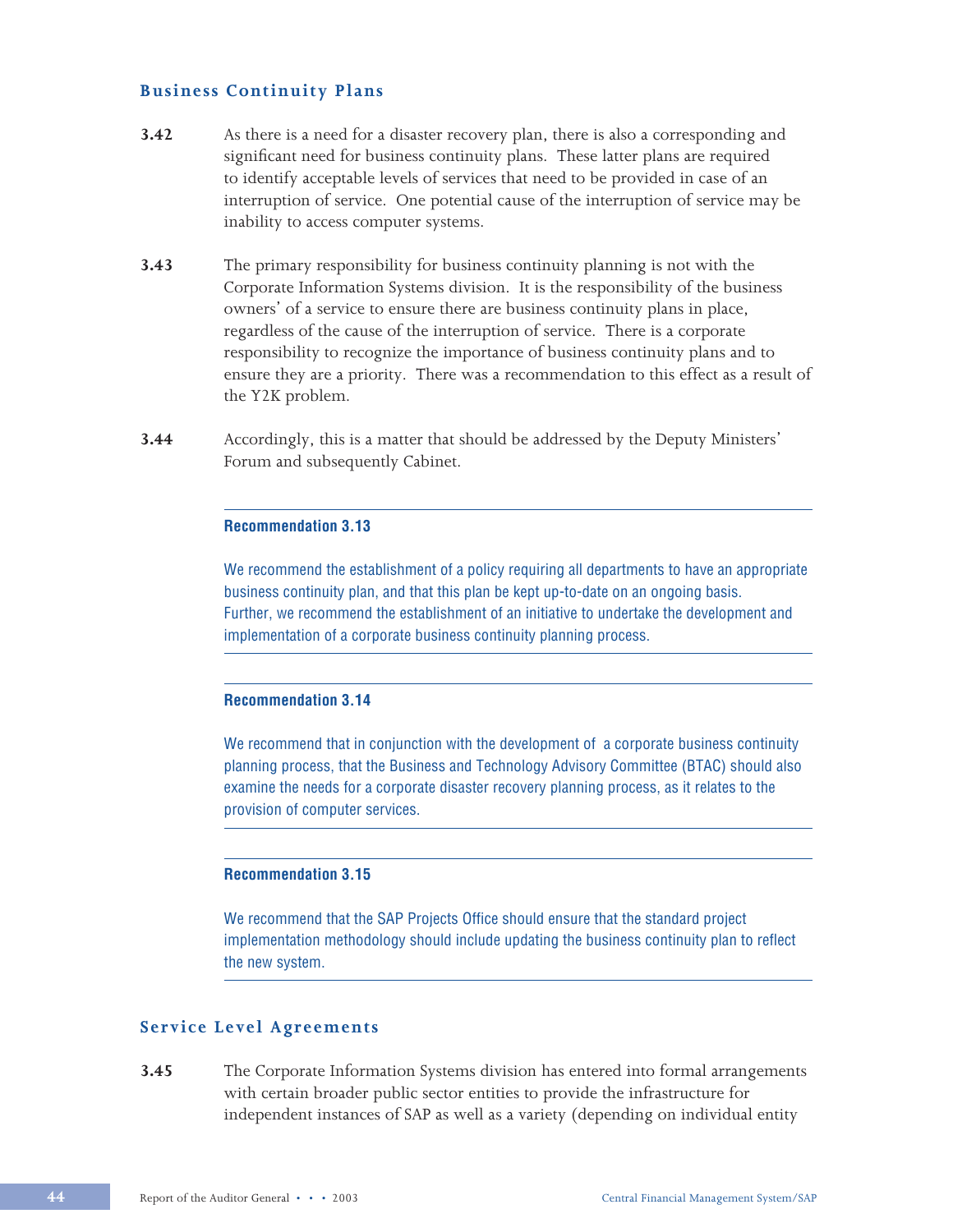needs) of system management and support services. The CIS division charges a fee for these services and has in place a separate service level agreement (SLA) with each of these entities that outlines roles, responsibilities and service levels. All of these agreements are drawn from the same basic template but it is unclear as to whether there has been a review of the agreements from a legal perspective, to ensure that the government is sufficiently and appropriately protected.

- **3.46** Agreements have been implemented for the following:
	- 7 School Boards;
	- 7 Regional Housing Authorities; and
	- 6 Municipalities
- **3.47** These entities are running independent instances of SAP directly from the government's SAP servers and related infrastructure. There are also general plans for future support arrangements to be provided by the division through SLAs to the Nova Scotia Public Service Commission and the District Health Authorities.
- **3.48** We determined that there is no specific mention in the SLAs of each party's responsibility for disaster recovery and business continuity planning. These are important clauses that should have been included.
- **3.49** We also determined that there is no provision in the agreements for an independent service auditor review and reporting on controls. Such a report would provide assurances to the governing bodies and management of entities using the central SAP infrastructure and services provided by CIS, that sufficient and appropriate controls are in place to provide a secure processing environment. As well, it is likely that the financial statement auditors of the various school boards, municipalities and other entities which are parties to these service level agreements will be approaching the CIS division with information requests concerning the controls in place over the SAP infrastructure.
- **3.50** As a final matter, we also noted that, although the SLA for the municipalities has been in use for several months, the agreement has not yet been signed. We understood there were plans to have it signed in September 2003. In future, such services should not be provided until the agreements are formally executed.

#### **Recommendation 3.16**

We recommend that the current service level agreements should be reviewed by legal counsel.

#### **Recommendation 3.17**

We recommend that the agreements contain clauses to specifically address each party's responsibility for disaster recovery and business continuity planning.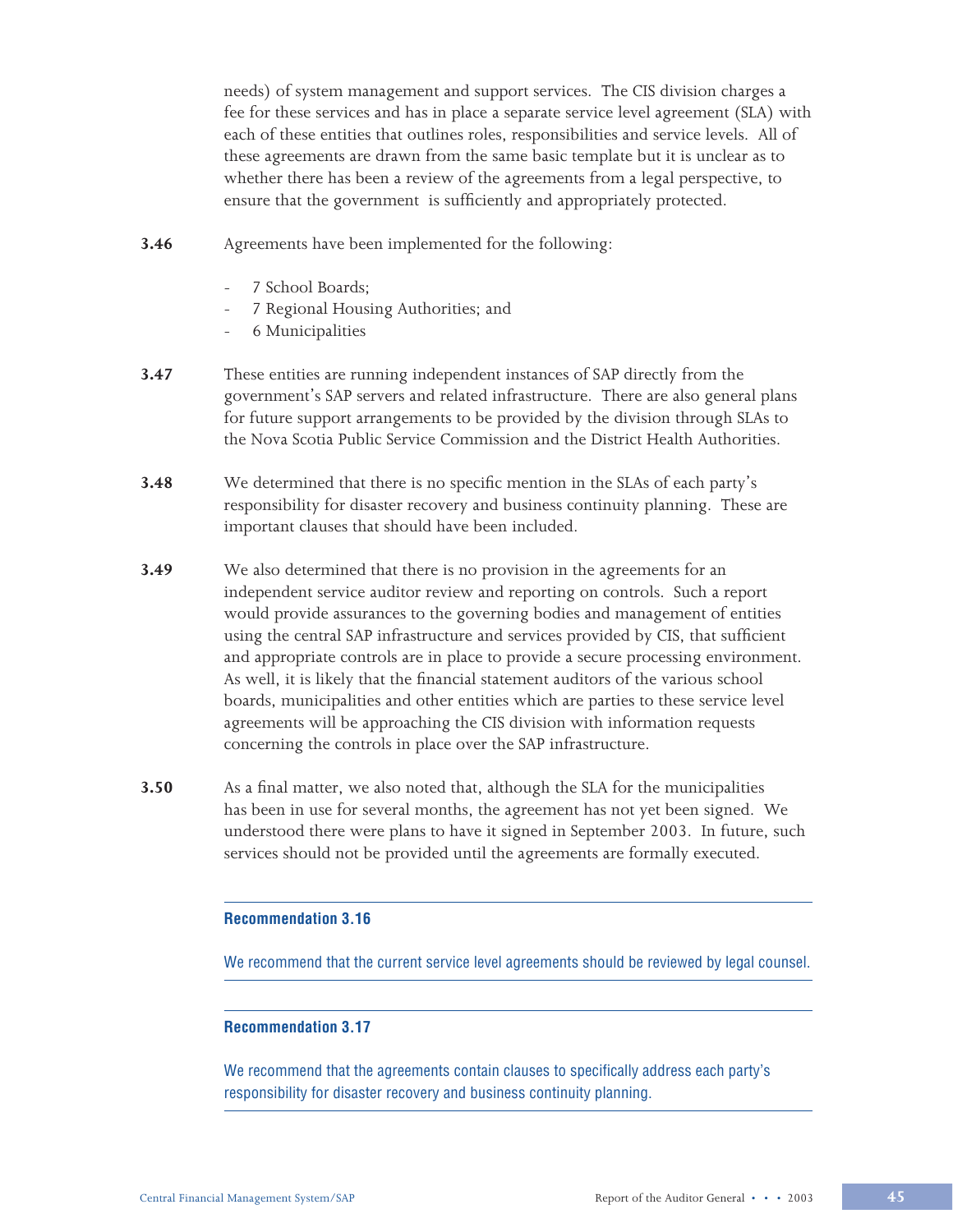We recommend that government address the need for an annual service auditor review and reporting on the controls surrounding the SAP infrastructure and related Corporate Information Systems services.

## **Correction and Transport**

- **3.51** Once a computer system is installed, it requires ongoing maintenance to correct discovered errors, to meet changed circumstances or to provide enhancements to meet evolving user needs. Such changes must, of course, be carefully controlled and in the SAP R/3 environment control is achieved through the 'correction and transport system'. This system is also used to make changes to system tables such as the currency exchange table which must be changed on a daily basis. As well, this system moves changes from the SAP development environment to the quality assurance environment and finally into the production environment. The correction and transport system tracks all changes by automatically assigning a control number anytime that any element of SAP is changed. Security access controls should be deployed in a manner to ensure that only key BASIS staff can promote changes through the hierarchy from development to production.
- **3.52** Our review of the Corporate Information Systems division use of the correction and transport system involved obtaining a description of the system. We then selected a sample of items from the logs of the transport system. We compared the documentation of each sample item to the described system.
- **3.53** We found that there was inadequate documentation regarding the policies, standards, procedures and practices of the correction and transport system in the CIS division. Our description of the system was obtained verbally through interviews with CIS management and staff, and was supplemented by a listing of procedures conveyed to CIS staff by management.
- **3.54** When we examined our sample we found the following:
	- no two of the sample items were processed in the same way by the staff of CIS;
	- most deviated significantly in one or more ways from the described system;
	- none of the samples followed the described procedure completely;
	- several of the samples had no documentation at all and for most of the rest the quantity and quality of documentation was inadequate; and
	- in most cases there was no evidence of approvals.
- **3.55** A formalized policy and standard practices in this area would help to minimize the risks of unauthorized and/or untested changes being made to systems. Documented and enforced procedures help to provide assurances that controls are in place, encourage compliance and simplify management of change.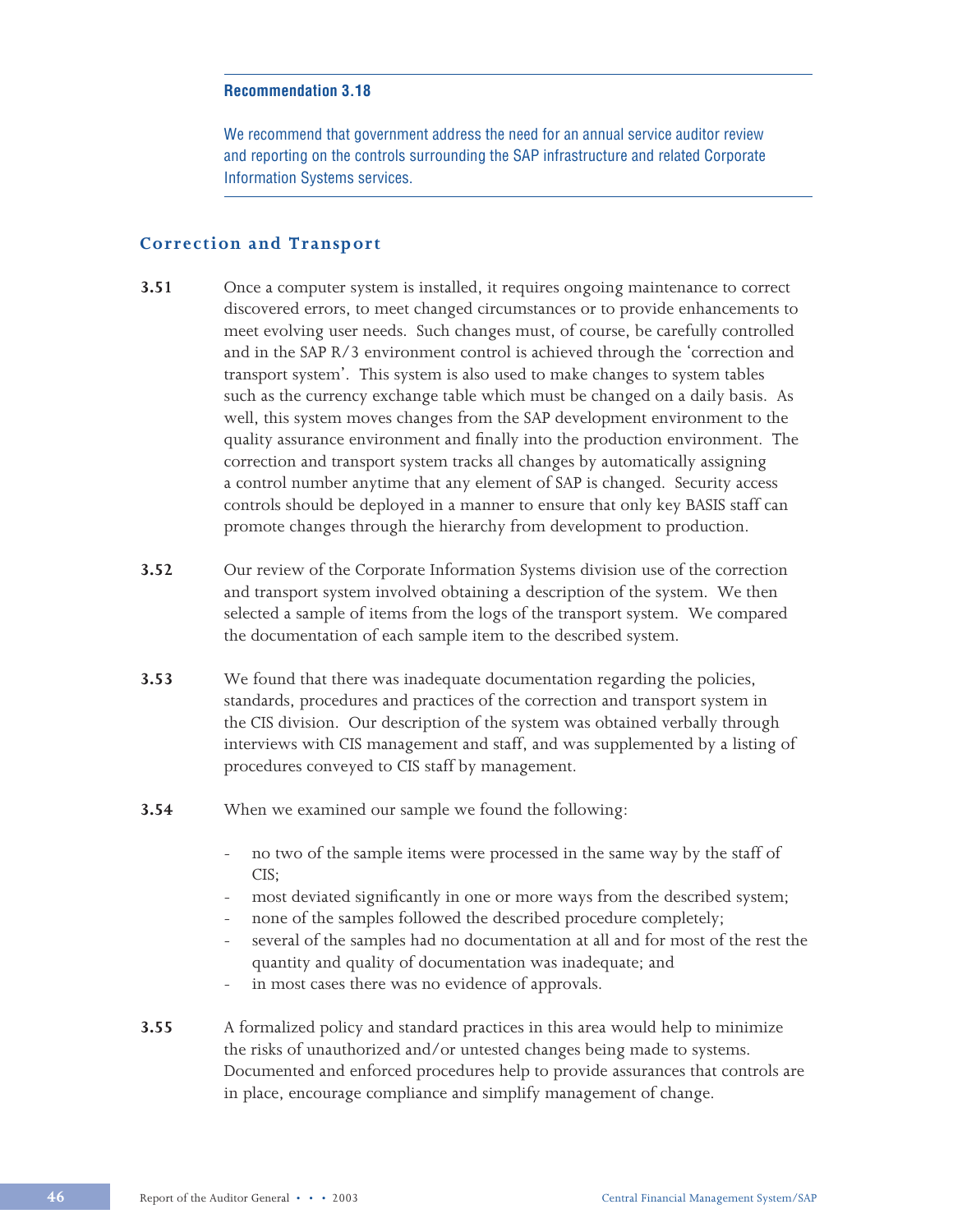**3.56** As a final matter, the government operates a problem tracking software called 'Remedy'. This allows computer users who have a problem to contact a 'help desk'. Staff at this desk assign a unique ID number to the complaint and refer it to the appropriate staff for action. The ID numbers are tracked by the Remedy system. Managers can see who has outstanding items and the functional staff can see which task they need to work on. Those staff who prepared adequate documentation did so using the documentation functionality of the Remedy system.

#### **Recommendation 3.19**

We recommend that appropriate policies and procedures for using the SAP correction and transport system be designed, documented and implemented.

#### **Recommendation 3.20**

We recommend that use of the 'Remedy' system, or an acceptable alternative determined by management, be considered to manage the work flow of the SAP correction and transport system.

## **CONCLUDING REMARKS**

- **3.57** The Corporate Information Systems division has very significant responsibilities in regards to the management, maintenance and support of SAP which provides the government's core financial management systems. Such responsibilities have been extended to provide similar service functions to several other public sector entities, which are running independent instances of SAP on the SAP infrastructure managed by CIS.
- **3.58** Government should be concerned with the lack of formalized planning, the absence of policies and standards and the prolonged use of inappropriate security practices within the CIS division.
- **3.59** Plans are already in process to implement further modules of SAP, including human resources and business warehouse. As well, there is an additional project underway to implement electronic payments to vendors. Concerns identified to date should be fully addressed before such projects are finalized.
- **3.60** Government needs to take significant measures to ensure that appropriate planning processes are put in place and that detailed policies, standards and controls are developed, particularly in the area of security.